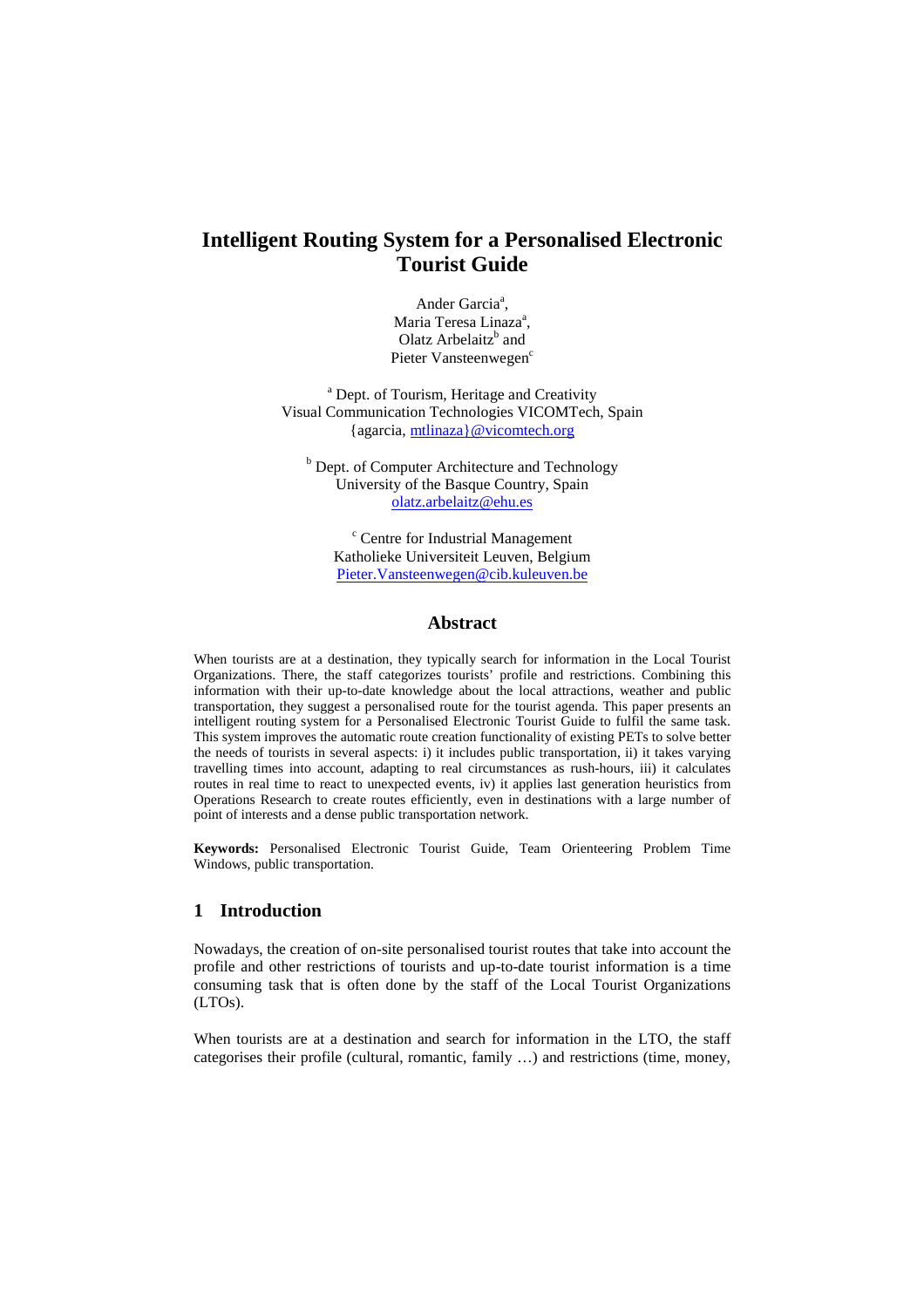transportation means…). Combining this information with their knowledge about local attractions (location, prices, timetables, how appealing they are for a certain tourist profile…), they suggest a personalised route for the tourist agenda. However, this route does not take into account new circumstances that may happen during the visit (longer time in the visit of an attraction, changes in the weather, delay in transportation …).

The problem a tourist faces (Brown  $\&$  Chalmers, 2003) is to decide which attractions to visit or to filter and to select what activities to do. The next step is to time-sequence these attractions or activities and to decide how to move from one attraction to the following one. Tourists solve this problem many times during the trip due to deviations from the original planning.

Among others, a Personalised Electronic Tourist Guide (PET), which is a mobile hand-held device, should perform the same task fulfilled by the LTO (Vansteenwegen & Van Oudheusden, 2007), solving the problem summarised by Brown and Chalmers (2003). A PET should provide an integrated solution for route planning that adapts to new circumstances. Furthermore, transportation information was identified as one of the most appreciated functionalities of a PET (Beer et al, 2007; Schmidt-Belz et al., 2003; Stroobants, 2006).

This paper presents an intelligent routing system for a PET, which gathers information about the profile and context of the tourists and attractions. It combines this information, using a novel algorithm capable of creating personalised tourist routes. Such routes react to events in real time, taking into account public transportation to improve the mobility of tourists. The system can target large destinations with an important number of attractions due to the application of efficient algorithms from Operations Research (OR) (Vansteenwegen et al., 2008). The system will be validated during the summer of 2009 at the city of San Sebastian.

This paper has been organised as follows. Section 2 summarizes the related work. Section 3 introduces the system, including the final validation scenario. At section 4 the details of the system and the algorithm are presented. The paper concludes with the evaluation of the system and some conclusions.

# **2 Related work**

#### **2.1 Mobile tourist guides**

As power capabilities, network technologies and portability of mobile devices have improved, several applications aiming at creating mobile tourist guides have been implemented. They have been named Mobile Tourist Guide (MTG), Personal Navigation System for tourism (PNS), Electronic Tourist Guides (ETG) or Personalised Electronic Tourist Guides (PET). There are several reviews of existing PETs available for interested readers (Kramer et al, 2007; Souffriau et al., 2008). Table 1 summarizes the routing capabilities of many prototypes.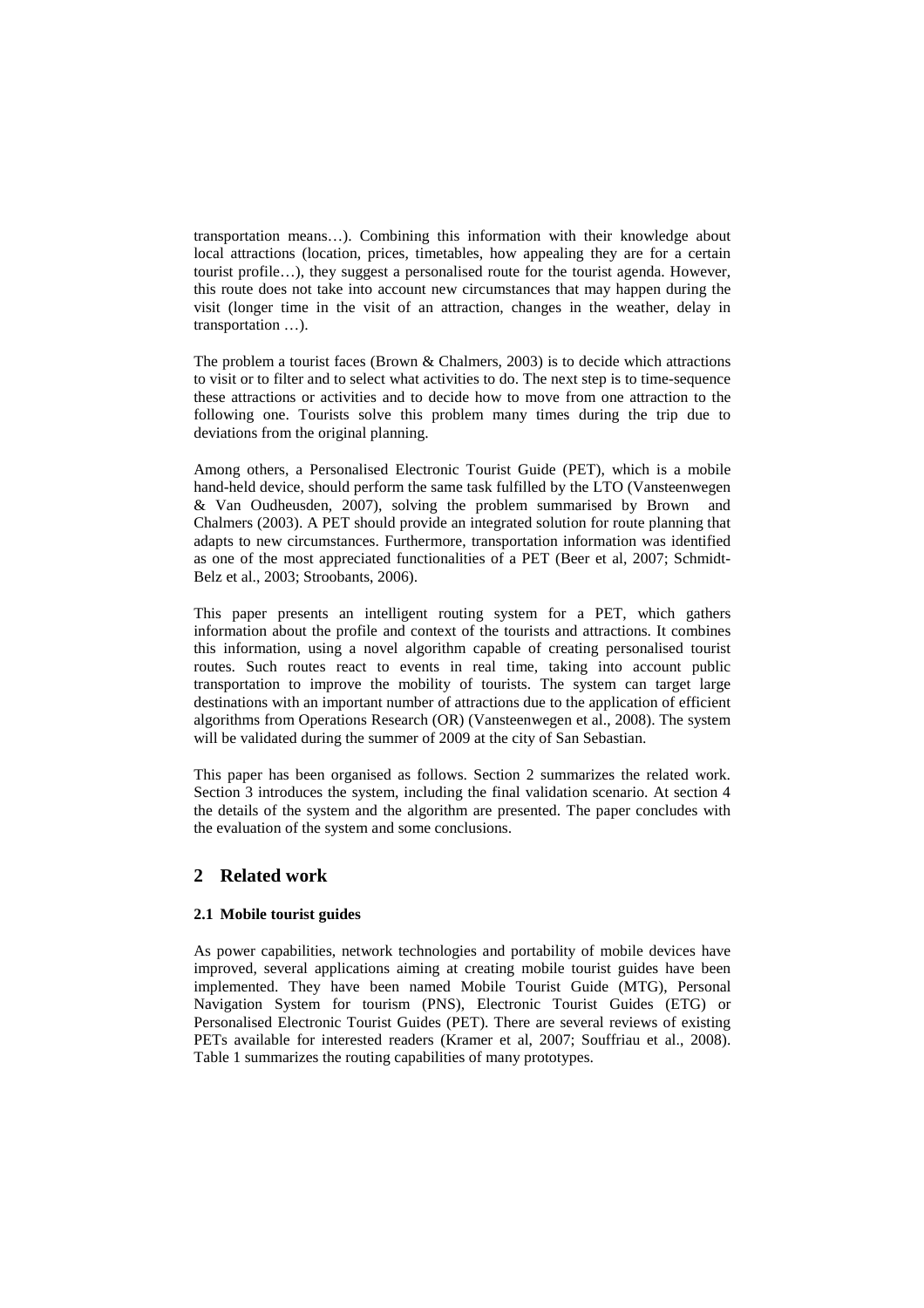|                                                   | HIPPIE | HyperAudio | Cyberguide | Gulliver's Genie | GUIDE | CRUMPET | Taeneb | Mobility Agebt | eNarro | etPlannet | bтG | PNS |
|---------------------------------------------------|--------|------------|------------|------------------|-------|---------|--------|----------------|--------|-----------|-----|-----|
| Location awareness                                | x      | x          | x          | x                | x     | x       | x      | x              | x      | x         | x   | x   |
| Personalised                                      | x      | x          | x          | x                | x     | x       | x      | x              | x      | x         | x   |     |
| <b>Standard tour</b><br>available                 |        |            |            |                  | x     |         |        |                | x      |           |     |     |
| Navigation guidance<br>between attractions        | x      |            | x          |                  | x     | x       |        | x              |        |           | x   | x   |
| Selection assistance                              | x      |            | x          |                  | x     | x       | x      | ×              |        | x         |     |     |
| <b>Automated selection</b>                        |        |            |            |                  |       |         |        |                |        | x         | x   |     |
| Route creation                                    |        |            | x          |                  | x     |         |        | x              | x      | x         | x   | x   |
| Integration of<br>selection and route<br>creation |        |            |            |                  |       |         |        |                |        |           | x   |     |
| Multiple days                                     |        |            |            |                  |       |         |        |                |        |           |     |     |
| Public transport                                  |        |            |            |                  |       |         |        |                |        |           |     |     |

**Table 1.** Routing capabilities of existing PETs (based on Vansteenwegen, 2008)

Dynamic Tour Guide (DTG) (Kramer et al., 2007) is the most advanced and mature PET found in the literature. The system allows strong personalisation based on ontologies. Moreover, it creates routes in real time (less than five seconds) grouping attractions into Tourist Building Blocks (TBB). However, the algorithm applied in DTG for routing creation is very simple and it has important restrictions. It can only create proper solutions for a small number of TBBs and one day routes. No public transportation is taken into account.

PNS (Maruyama et al., 2004) applies a genetic algorithm to calculate routes. Nevertheless, tourists have to manually enter the attractions they want to visit with their details (visiting time, duration and value). The system needs nearly ten seconds to obtain a route for just twelve attractions.

#### **2.2 Routing algorithms**

The routing algorithm presented in this paper is based on extensions of the Orienteering Problem (OP) (Tsiligirides, 1984). In the OP, several locations with an associated score have to be visited in order to obtain a total trip score. Each player can visit each attraction only once. The objective is to obtain a total trip score as high as possible without violating a time restriction. Its generalization to multiple players is known as the Team Orienteering Problem (TOP). When locations have an associated time window, the problem is called TOP with Time Windows (TOPTW) (Savelsbergh, 1985). The Multi Constrained TOPTW (MCTOPTW) extends TOPTW adding multiple constraints such as money budget or travelled distance.

The Time Dependent OP (TDO) (Fomin & Lingas, 2002) is an extension of the OP where the time needed to travel from a location *i* to a location *j* depends on the leaving time from location *i*. Finally, the proposed algorithm Multi Path TOPTW (MPTOPTW) extends the previous algorithms including multiple paths to go from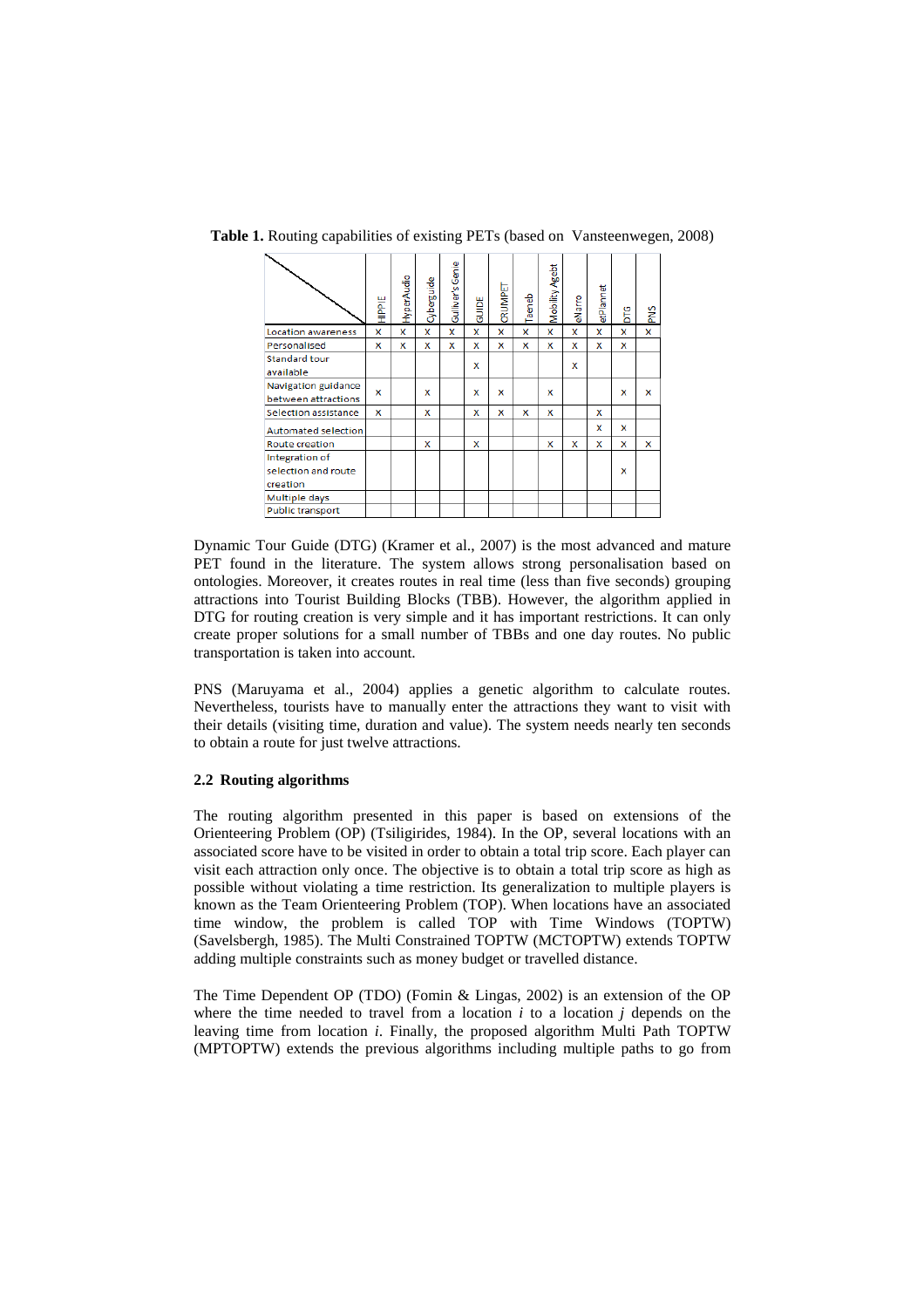one location to another. The duration of at least one of these paths is dependent on the departure time. MPTOPTW is valid to simulate public transportation.

To the authors' understanding, there is no algorithm able to solve MPTOPTW out of the extensions of OP. In the field of public transport, an algorithm to calculate optimum itineraries in an urban public transport system has been proposed, including a stop at an intermediate point (Zografos and Androutsopoulos, 2008). In Hong-Kong, a similar system was tested using a different approach (Chiu, Lee and Leung, 2005). Both of them were designed to be used as standalone solutions. Thus, they are not suitable to be used within a wider algorithm required to solve the MPTOPTW, which has to calculate several times the best way to move from one place to another.

# **3 Objectives of the system**

The objective of the system is the improvement of the route creation functionality for PETs using the latest advances in OR. The system goes beyond the state of the art in route creation functionality, as none of the existing PETs apply the latest OR algorithms to solve similar problems. Moreover, although the inclusion of public transportation has been identified as functionality with a great added value for tourists, this has not been achieved in current PETs.

The intelligent route creation system proposed in this paper calculates routes in real time (less than 5 seconds) according to the profile and restrictions of tourists (time, money, travelled distance …), weather conditions and public transportation. Routes are updated in real time when necessary (longer visit to an attraction, weather change, missing a bus). The system will be validated using the latest technological developments, both on client devices and web technologies.

It must be mentioned that the work presented in this paper focuses on the route creation functionality. The creation of tourists' profile is kept as simple as possible due to great advances on this area such as DTG Planner (Höpken et al., 2006).

## **3.1 Application scenario: San Sebastian**

San Sebastian is a beautiful city located at the North of Spain, just 20 kilometers away from France. San Sebastian's picturesque coastline makes it a popular beach resort, being one of the most relevant tourist places of the North of Spain. The villages near the city are easily reached and they offer amazing cultural, gastronomic and architectural experiences. Due to the small size of the Basque Country (less than 200 km long in any direction), the system assumes that tourists do not change their accommodation during the days of their stay. Thus, the starting and ending location for each day are the accommodation of the tourist. The maximum tour length is 3 days, leading to an actual average stay of a tourist in San Sebastian of 2 days.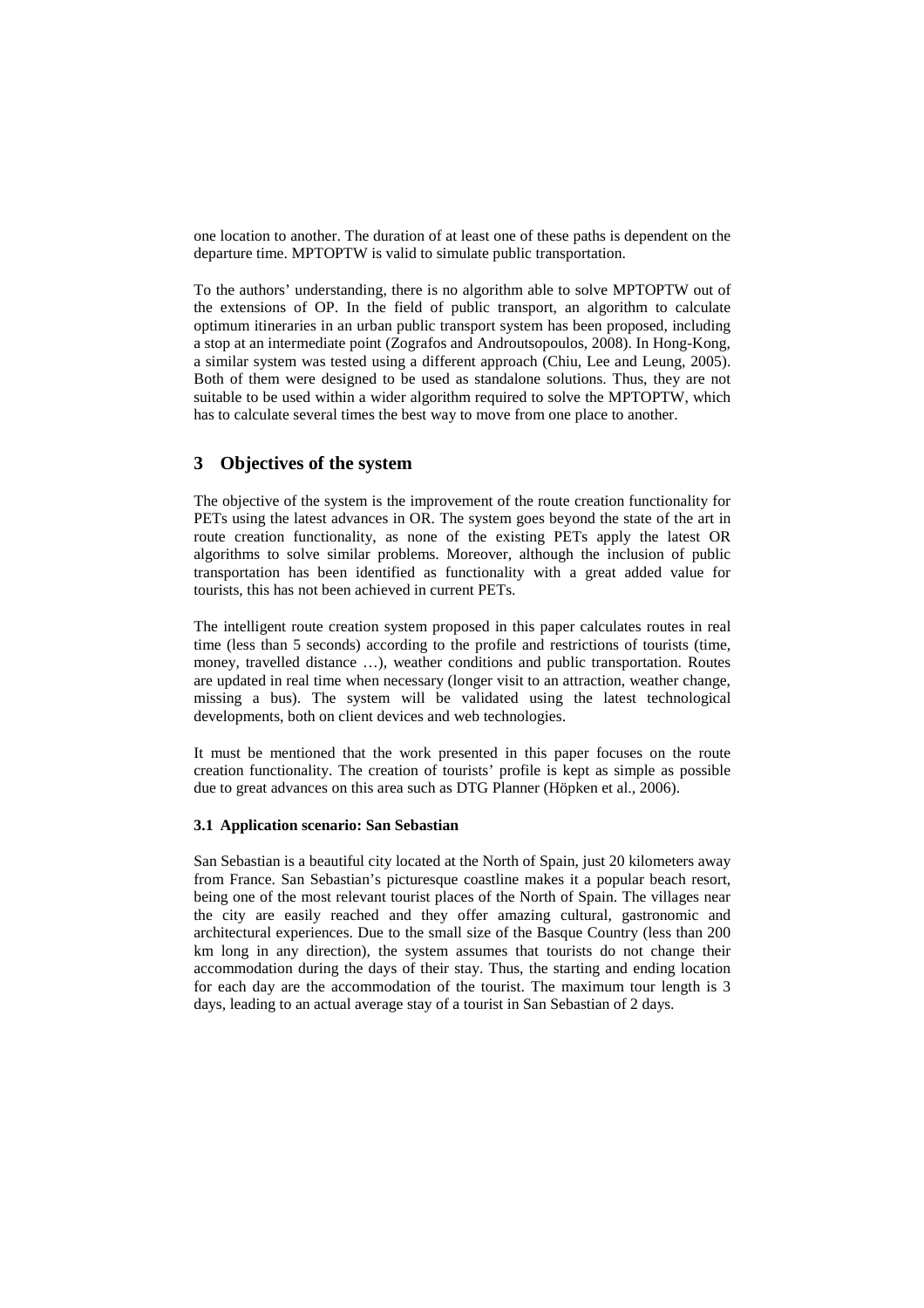

Fig. 1. Overview of the public transportation network of San Sebastian

San Sebastian has around 200.000 habitants and it is best visited combining public transportation with short walks. The public transportation (see Figure 1) offers a good bus service with a fixed timetable through a dense network.

# **3.2 Use cases**

As it has been mentioned before, the system targets tourists that are in the destination. Evaluations of existing PETs (Kramer et al., 2007) showed that although tourists are accepting these systems, they also enjoy ignoring the plan. In this case, they use the system to access information about the destination while they explore it. The proposed system offers tourist both choices with the following options:

- Creation and edition of the tourist profile, restrictions, attractions to be visited, and the location of the accommodation.
- Creation and adaptation of the route anytime. The system will update the route when new events are detected, after confirmation by the tourist.
- Visualization and exploration of the route, viewing and evaluating the attractions in a GoogleMaps-based interface.
- Free browse of the destination, accessing information about attractions and public transportation.

# **4 System overview**

# **4.1 System architecture**

The system is based on a thin client architecture (see Figure 2). There are three differentiated elements: client, agents and server. The client provides the interface (see Figure 3) for the final user and communicates the position of the tourist to the server. The HTML based client has been developed using Google Web Toolkit (GWT) and Google Gear. GWT allows developing web applications using native Java code, automatically transforming this code into HTML and JavaScript. Thus, the developer is isolated from browser specific issues. New versions of GWT make the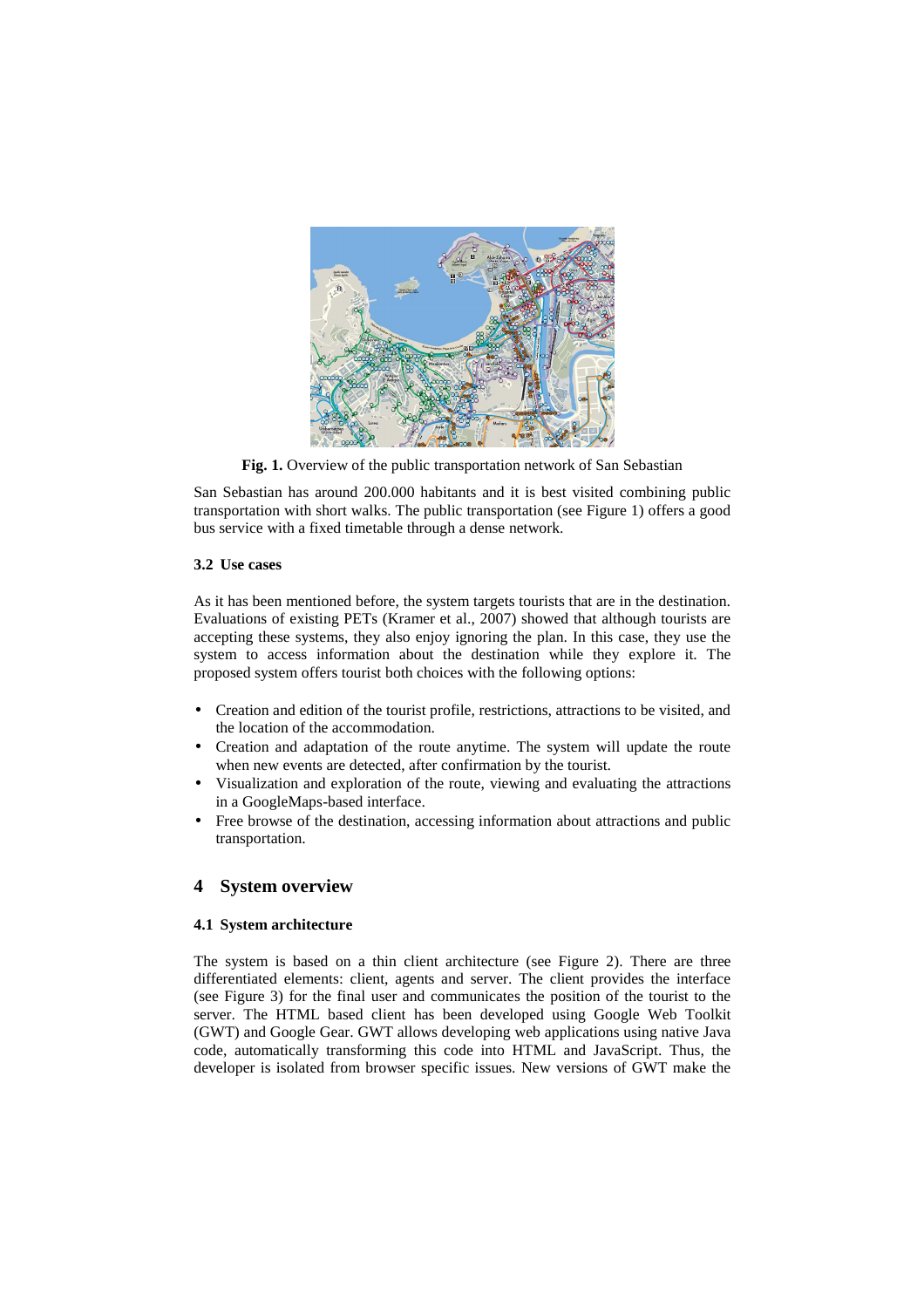existing code compatible with new browser versions. Furthermore, Google Gears is an Open Source project that enables more powerful web applications. Gears allows among others, to access the location data of the client. The interface is based on Google Maps to display geo-referenced information.



**Fig. 2.** Architecture of the system

Agents are responsible of detecting changes in the context and communicating them to the system. Each agent tracks a specific variable (weather, traffic jams ...) and updates its state on the server. The current prototype has only one agent that periodically queries a public weather Web Service to check for changes in the weather. The agent looks for the forecast within three days, so that weather is taken into account when creating routes. Future versions will tackle more aspects of the context such as the state of the traffic, demonstrations, long queues at attractions,...

Finally, the server collects all the information sent by the client and the agent. It combines this information with the rest of the data to create and update personalised tourist routes in real time. The server side is based on an Apache web server with a Apache Tomcat application server and a Mysql database manager. The prototype has been tested on a HTC X7500 Advance device, which has built in WiFi, 3G and GPS functionalities.



**Fig. 3.** Screenshots of the client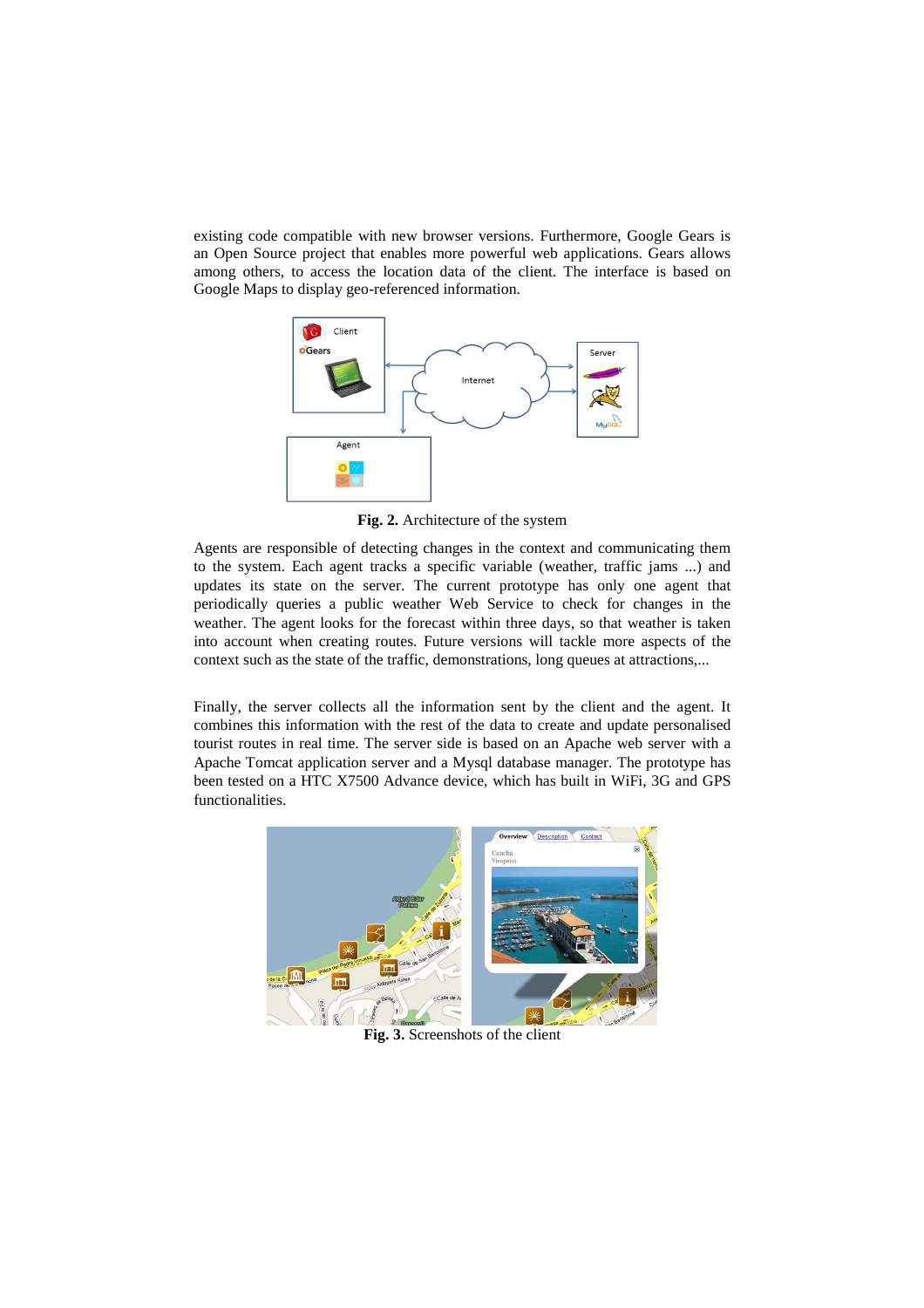# **4.2 Data model**

All the information required by the system has been modelled to be stored on a database. The main entities the system stores are the attractions, public transportation, the context and the routes. LTOs are responsible for updating this information, which is a crucial factor to create high quality routes. In order to help in the management of this information, a simple authoring tool based on questionnaires has been developed.

#### **4.2.1 Attractions**

Attractions are composed by places to visit (museums, buildings ...) and activities to do. Different types of data are stored for each attraction:

- Descriptive information: name, description, image, location, opening hours, prices and a link to a web page with additional information.
- Customization information to assign a different value to each tourist profile. Each attraction has a value between 0 and 100 for each profile. Some attractions can be clustered into groups, so that each group includes similar attractions, for example, museums of a similar topic and layout. Each time a tourist visits an attraction, the system records the visit and asks for feedback to compare the expected value to the real value. Tourists can rank visited attractions within four categories: dislike a lot (0-25), dislike (26-50), like (51-75), or like a lot (76-100). When a tourist expresses he/she has liked or disliked an attraction of a group, the value of the rest of the attractions of the group is increased or decreased multiplying it by a different percentage: dislike a lot (50%), dislike (75%), like (125%), like a lot (150%). If a tourist has explicitly marked he wants to visit or omit an attraction, its value is changed to 100 or 0 automatically.
- Adaptation information to change the default value of the attraction to react to the context. The relation between each context condition and the attraction value is represented by a percentage. For each attraction, the context conditions that are taken into account are the weather (sun/rain), and the hour of the day (dawn, morning, midday, evening, nightfall, night). For example, a nice viewpoint will be much more appealing on a sunny dawn than on a rainy afternoon.

#### **4.2.2 Public transportation**

Public transportation has been modelled taking into account that service frequencies vary according to the day of the week (working day, Saturday, Sunday, special days) and that there are different time windows within a day, each one with different frequencies and different travelling times.

The database stores the information in a human friendly way, keeping it simple to update and to fix errors. At night, a batch procedure is executed to transform this information into a more complex format specifying the travel times between attractions for the next three days. The algorithm accesses the transformed data to improve its execution speed creating new routes.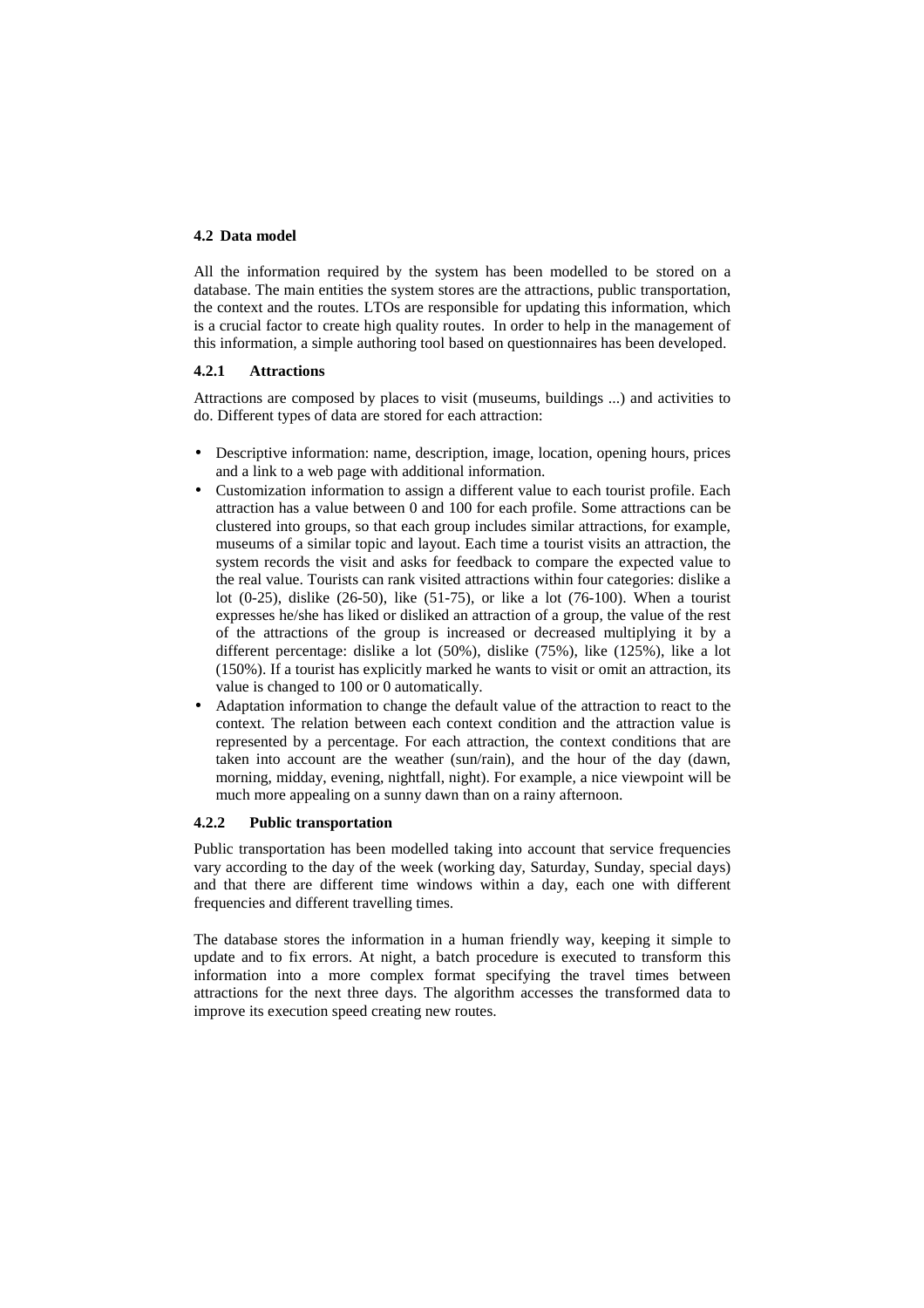## **4.2.3 Context**

Context stores information about the weather forecast for the following three days. The forecast is obtained from Yahoo Weather public Web Service. The forty eight weather condition codes reported by Yahoo are mapped into two simplified states: rainy (freezing rain, showers, snow ...) and sunny (clear, fair, sunny ...).

#### **4.2.4 Routes**

Each route is stored in the database, including the attractions visited each day and the time required to go from one attraction to the next one. Details about each movement are saved (detailed travelling times, origin, and destination).

As routes adapt in real time to the behaviour of tourists and changes in weather conditions, they must be recalculated while tourists are on the destination. When a new route is calculated, the previous one is taken as the basis template from the starting time of the visit till the current time. Then, the system creates a new route starting from the current position and taking into account that some attractions have been visited and that some resources (time and money) have been consumed. Tourists can customize the proposed route inserting, moving or deleting attractions.

#### **4.3 Multi Path Team Orienteering Problem with Time Windows**

The planning problem that needs to be solved is modelled as a Multi Path Team Orienteering Problem with Time Windows (MPTOPTW). A MPTOPTW requires the following input data: a list of attractions (ID, position, customized value for each day, opening and visiting times, cost); information about the public transportation network; preferences of the tourist; the current position of the tourist; and the available resources (time and money). Based on this information, the algorithm creates a personalised route with an ordered list of attractions to visit, including the details to move from one attraction to the following one.

The algorithm to solve the MPTOPTW applies Iterated Local Search (ILS) (Lourençco, Martin and Stützle 2002). ILS is a metaheuristic method based on iteratively building sequences of solutions generated by an embedded heuristic called local search. This leads to much better solutions than repeating random trials of the same heuristic. The solution found by the local search is perturbed to create a new solution. Then, the best solution is taken as the new starting solution for the local search. The process is repeated until a termination criteria is met. The ILS metaheuristic can be summarized as in Figure 4.

```
s<sub>o</sub> = GenerateInitialSolution
\mathbf{s}^* = LocalSearch(\mathbf{s}_o)
while termination condition not met do 
| s' = Perturbation(s*
)
j' = LocalSearch(s')\begin{pmatrix} s' & = & \text{AcceptanceCriterion}(s', s') \end{pmatrix}end
```
### **Fig 4. Diagram of ILS**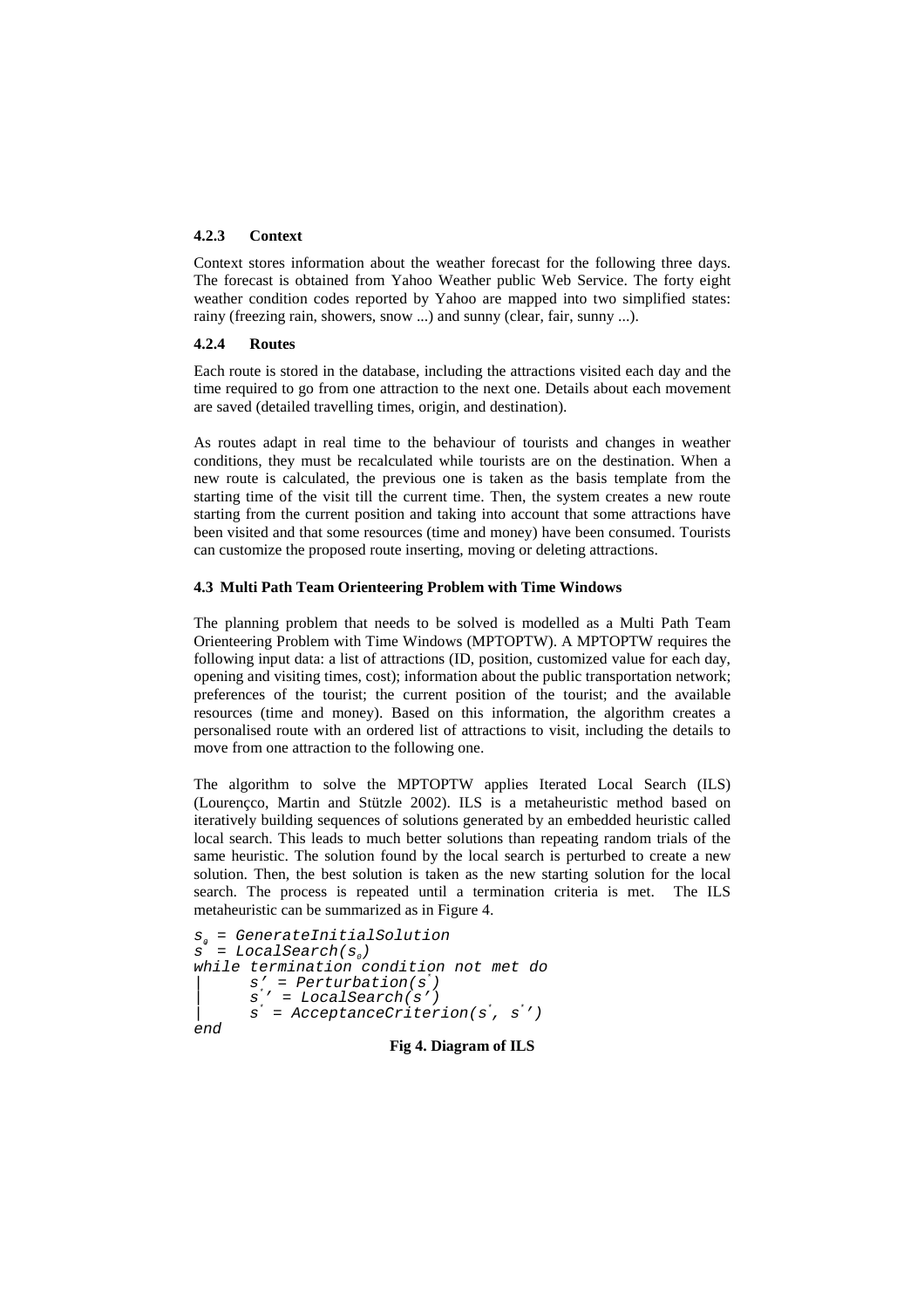The implemented local search heuristic is based on an Insert Step that tries to add new visits to a route, one by one (Vansteenwegen et al., 2008), using two main concepts. The first one is *Wait*, the time a tourist has to wait for an attraction to be opened. The second one is *MaxShift*, which represents the maximum delay in the arrival to an attraction without causing a route alteration. For each attraction *i, MaxShift* is calculated as the sum of *Wait* and *MaxShift* of the next location  $i+1$ , unless its time windows ends earlier. For a feasible insertion of a new attraction *j* between visits *i* and *k*, besides not violating any of the constraints, the total time consumption of visit *j*, named *shift<sub>j</sub>*, should be limited to the sum of *Wait* and *MaxShift* of visit *k*. Thanks to *MaxShift* and *Wait*, it is not required to check the time windows of all other visits in a tour, to determine the feasibility of a given local search move.

For each visit that can be inserted, the smallest insertion time (*shift*) is determined. For each of these visits a ratio, which ponders the value of the attraction with the cost (time, money and distance) required to visit it, is calculated. Among them, the one with the highest ratio is selected for insertion. Then, the Insert Step is repeated until no attraction can be inserted.

After an insertion, all other visits should be updated. Visits after the insertion require an update of the waiting time (*Wait*), the arrival time, the start of the service, the leave time and *MaxShift*. Every time a visit requires a waiting time, the time shift for the end of that service and all following services is reduced by this waiting time. Visits before the insertion may require an update of *MaxShift*.

To calculate the cost of going from one attraction to the next one, the algorithm chooses the fastest mean between public transportation and going on foot. The walking time only depends on the position of the attractions. However, when using the public transportation, there is a walking time to and from the nearest stops, a waiting time till the transport arrives and a traveling time (including possible transfers). Knowing the leaving time from the departure attraction and the details of the public transportation network (starting time of the services, frequencies, locations of the stops, traveling times between stops), it is possible to calculate all the traveling times and to choose the best option.

The perturbation phase (Figure 4) is based on a shake movement that removes consecutive attractions from a tour. After the removal, all visits following the removed visits are shifted forward as much as possible, in order to avoid unnecessary waiting. A list containing attractions removed recently avoids removing a previously removed visit without first trying to find a different visit.

Although it is possible to include advanced acceptance functions which use the search history to decide on the best solution, in this case the new solution obtained by the shake movement is always accepted (Acceptance Criterion in Figure. 4). The heuristic always continues the search from the perturbed solution, it never returns to the best found solution to continue. This is called iterated local search with a random walk acceptance criterion (Lourençoet al. 2003). Of course, the best found solution is always kept on memory. Once the termination criteria is met (maximum number of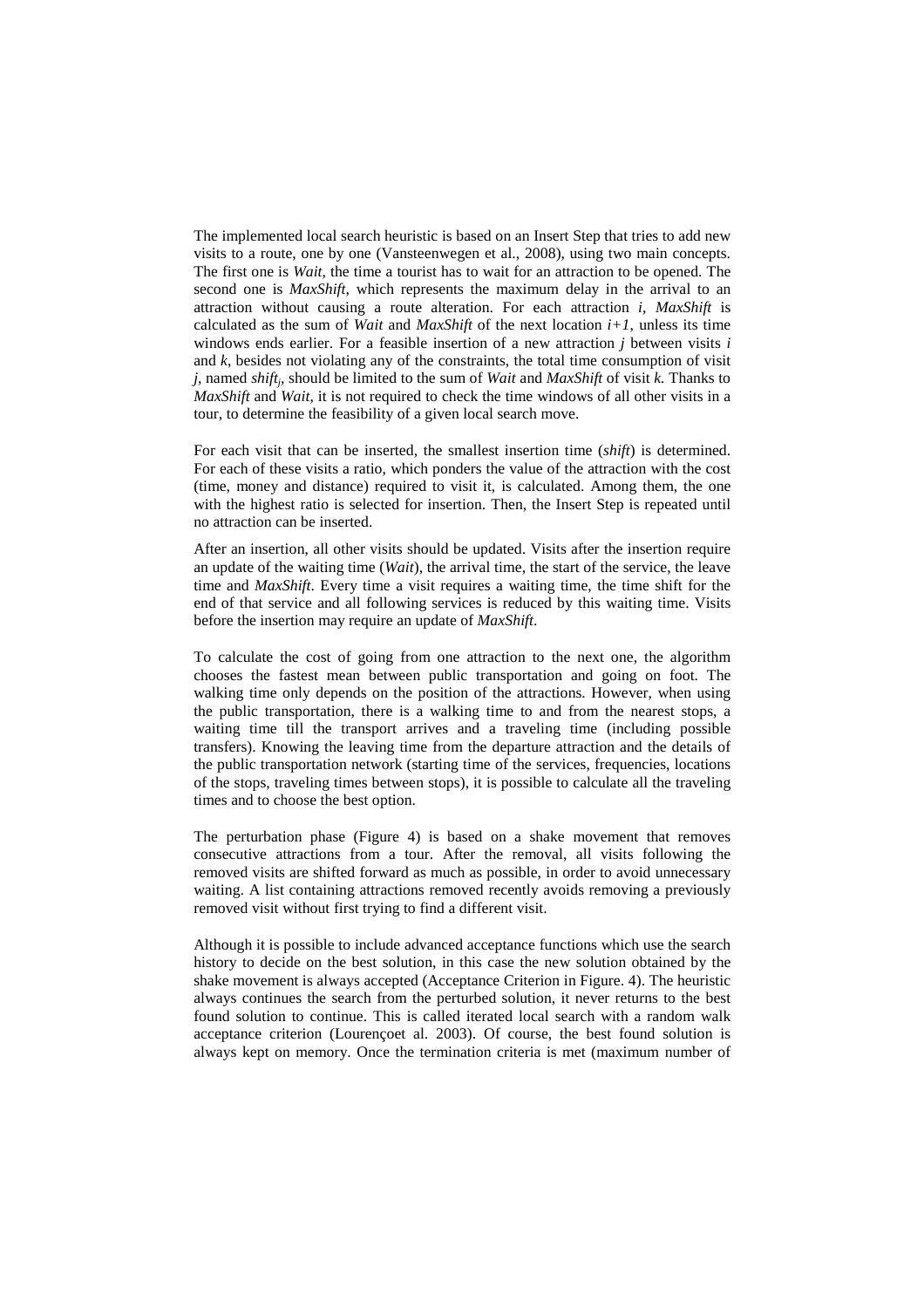iterations without improvement or maximum allowed time), the system returns the best solution found.

#### **4.4 Example**

Table 2 shows a simplified example of a tour proposal for a sunny morning. For each attraction the travel times are summarised. The waiting time refers to the waiting time at the bus stop. When public transportation is required, detailed information is available as follows: i) walk 3 minutes until you reach the bus stop at Sancho El Sabio street number 1, ii) wait for 5 minutes and take bus 27 for 5 stops (10 minutes) until you reach the stop at Avda Zumalakarregi number 3, iii) walk 7 minutes until you arrive to the destination.

**Table 2.** Route for a sunny morning

| From                 |                      |       |         | <b>Travel time</b> | Visit | Score    | Money |    |
|----------------------|----------------------|-------|---------|--------------------|-------|----------|-------|----|
|                      | To                   | total | walking | waiting            | bus   | Duration |       |    |
| <b>Hotel Amara</b>   | <b>Peine Vientos</b> | 25    | 10      |                    | 10    | 30       | 90    |    |
| Peine Vientos Concha |                      | 20    | 20      |                    |       | 75       | 85    | 30 |
| Concha               | Urgul                | 15    | 15      |                    |       | 90       | 85    |    |
| Urgul                | <b>Hotel Amara</b>   | 20    |         |                    | 10    |          |       |    |

If suddenly the weather changes and it starts raining, the value of some attractions changes, mostly the outdoor ones. The weather agent notifies this change and the server recalculates the route taking into account the new values. In the previous examples the value of Peine de los Vientos and Urgul (outdoor locations) would decrease to 40 and some other attractions would be more attractive. Table 3a shows the composition of the new route.

**Table 3.** New route for a rainy morning (a) and extended visit (b)

|           | To                        | Travel<br>time | <b>Visit</b><br><b>Duration</b> | Score | Money | From                      | To                      | Travel<br>time | <b>Visit</b><br>Duration | Score | Money |
|-----------|---------------------------|----------------|---------------------------------|-------|-------|---------------------------|-------------------------|----------------|--------------------------|-------|-------|
|           | <b>Hotel Amara Concha</b> | 25             | 75                              | 85    | 60    | <b>Hotel Amara Concha</b> |                         | 25             | 75                       | 85    |       |
| Concha    | Kursaal                   | 30             | 75                              | 75    | 30    | Concha                    | <b>Kursaal</b>          | 30             | 135                      | 75    |       |
| Kursaal   | San Telmo                 | 15             | 90                              | 75    | 0     | Kursaal                   | San Vicente             | 15             | 10                       | 55    |       |
| San Telmo | <b>Hotel Amara</b>        | 20             | 0                               |       | o     |                           | San Vicente Hotel Amara | 20             |                          | 0     |       |
|           |                           | (a)            |                                 |       |       |                           |                         | (b)            |                          |       |       |

While following the proposed route, if the tourist expends more time than expected in an attraction, the route is recalculated again. On the previous example, if the tourist leaves Kursaal later than expected, the previous route would become infeasible. Thus a new route would include a shorter visit before returning to the hotel. Table 3b shows this route.

# **5 Evaluation**

Although the real final evaluation will be held at the LTO of San Sebastian during the summer of 2009 offering the system to real tourists, the prototype has been tested on the laboratory. All computations have been carried out on a personal computer Intel Core 2 Quad with 2.40GHz processors and 2 GB Ram.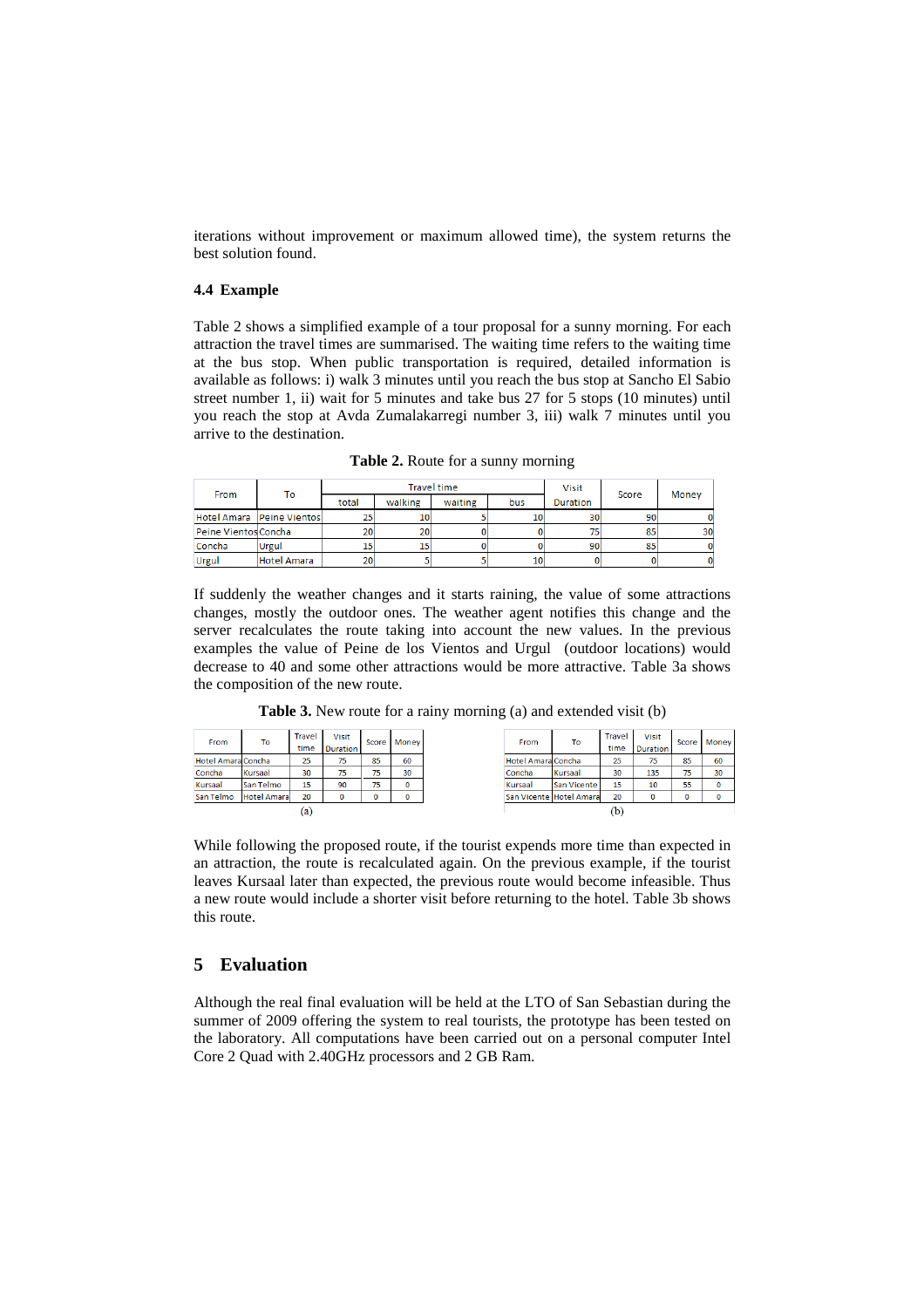First a version of the algorithm not including public transportation has been tested. It has been compared against the exact method proposed by Boussier et al. (2006) for the Selective Vehicle Routing Problem with Time Windows (SVRPTW). Problems with 50 and 100 points and up to 10 routes have been solved. The average gap with the optimal solution is around 5% and the average execution time is around 2.5 seconds. The total time for the whole test set (90 problems) is 150 seconds, while it took around two hours to Boussier's algorithm and they were not able to solve all the problems with their exact solution.

Moreover, new custom test sets have been designed based on the available test sets for the TOPTW. This test set is composed by 68 problems of up to 288 locations; 1 and 2 constraints; and 1 and 2 routes. For 68 problems with one route and two extra constraints the average gap with the best results is only 2.2%, and the worst gap is 8.9%, and with the upper bound 3.1% and 12.3 %. The average computation time is 0.1 seconds. Adding one route the gaps are 0.8% and 6.8% with the best results, and 11.8% and 25.30% with the theoretical upper bound. The average execution time is 0.4 seconds. Authors expect the detailed results of both tests to be published on 2009.

Regarding the inclusion of the public transportation, problems initialised with data about the main bus lines and attractions of San Sebastian are solved in less than 1 second. Authors are working on extending the custom test set to include public transportation in a general way. Once this final custom test set is finished, other researchers are going to be able to develop and test new approaches for MPTOPTW.

# **6 Conclusions and future work**

Current devices meet the technical requirements of a PET, such as combining computational power, location and communication capabilities. Although some PETs are already available, none of them is able to create personalised routes automatically in real time, on a medium or big destination, including public transportation.

This paper presents an intelligent routing system for PETs based on a novel algorithm that is able to create personalised routes in real time for large destinations taking into account public transportation. Moreover, it reacts to the actions and behaviors of tourists, events and weather changes. The PET is based on a thin client architecture and it takes advantage of the latest technological advances. The evaluation of the system will be held during the summer of 2009 at the city of San Sebastian.

Future work targets three areas. The first one is the implementation of the system on a larger destination. The second one focuses on increasing the algorithm's speed, applying parallelisation techniques, and its functionality: supporting scenic routes/walks, different lodgings and supporting groups of tourists traveling together. The final one is the improvement of the social aspects of the system, storing, sharing and adding travel experiences to better help tourists on the destination.